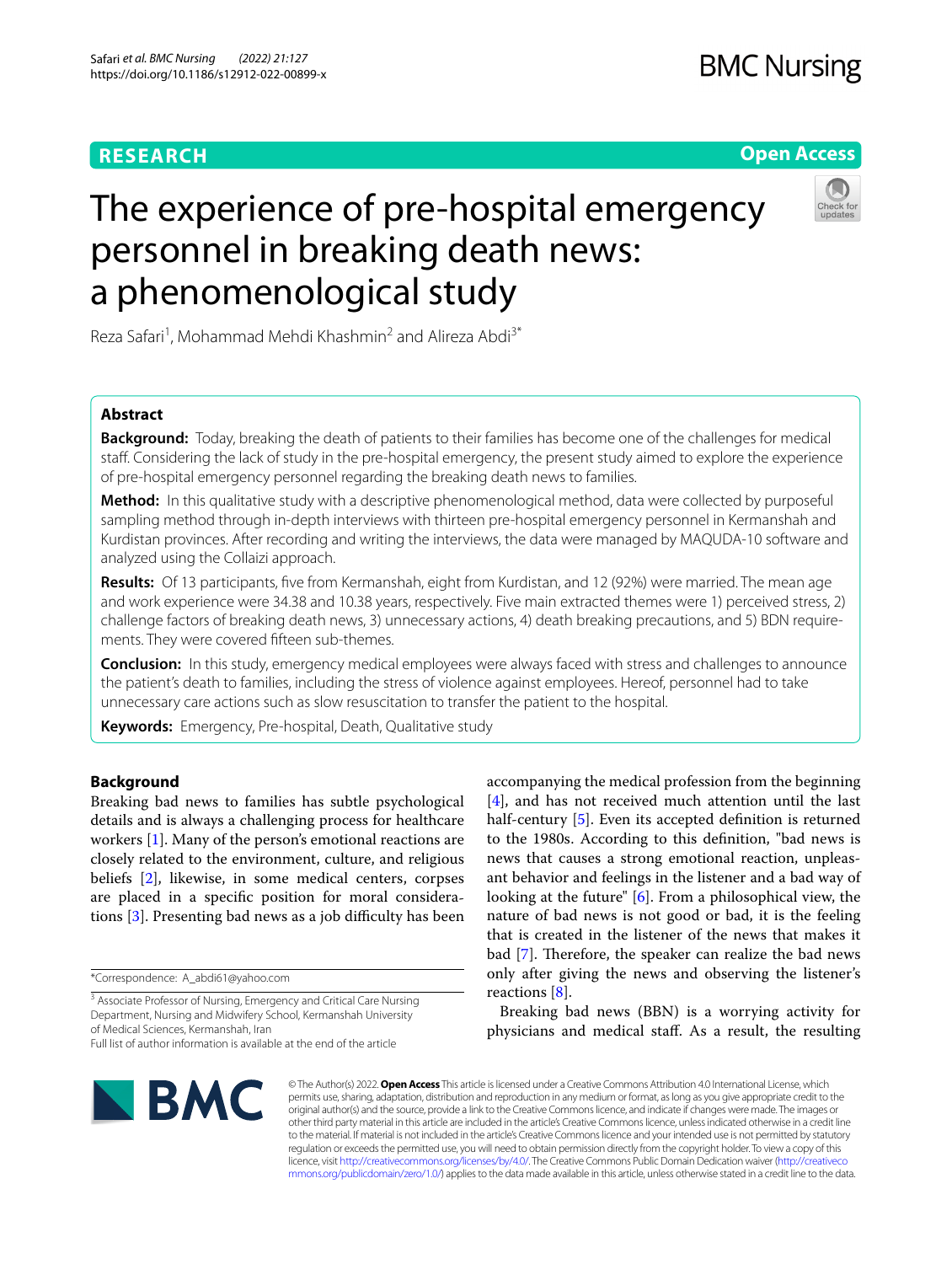stress has created challenges in the process of therapeutic care, which causes psychological stress among healthcare workers  $[9]$  $[9]$ . This situation pulls out the staff from clinical duty to humanity and is considered an ethical challenge for them. EMS personnel, because of time restrictions and lack of preparation, could not use the defned frameworks for BBN such as SPIKE and ABCDE models, therefore, they are in danger of failure and additional stress  $[10]$  $[10]$ . This situation is also difficult and anxious for patients and their families [[10](#page-9-9)]. likewise, a precise, stepby-step, and modifed action plan is needed to break the bad news, reduce grief based on moral principles, and consider the families' reactions to announcing the death of their patient  $[11]$  $[11]$ . In general, having a strategy to announce a death or bad news to families is better than stopping it or telling it in a reckless manner [[12\]](#page-9-11).

Pre-hospital emergency personnel usually have to report bad news in a situation where they have the least possible time to be familiar with the recipient and are often unaware of the root cause of the bad news they have to report [[13](#page-9-12)]. Also, despite the frequent need to announce the bad news and the death of the patient to the companions in the emergency department, not many studies have been done in this feld, furthermore, generalization of the results of studies conducted in non-emergency departments to the emergency wards is impossible [\[3](#page-9-2)]. While non-emergency departments usually have ample opportunity to prepare the condition of the attendants before BBN. However, there is not enough time and a suitable physical environment to provide services in the EMS [\[14](#page-9-13)].

Considering the lack of defned and legal guidelines for BBN in Iran, and the lack of information about EMS, the present study was conducted for exploring the experience of pre-hospital emergency personnel in breaking death news (BDN) in a qualitative study.

#### **Methods**

This qualitative research was conducted in descriptive phenomenology [[15\]](#page-9-14) from September 2020 to June 2021. We applied the COREQ checklist as the guide for the project [\[16](#page-9-15)].

#### **Participants**

the participants were the staf of emergency medical service (EMS) of Kermanshah and Kurdistan provinces of Iran, who were recruited as the purposeful sampling. Inclusion criteria consisted of having consent to expressing their experiences about BDN, having at least two years of work experience in EMS, and having at least one time involved in BDN with families. Written informed consent was obtained from the participants for recording their voices and participation in the research.

#### **Data collection**

We utilized in-depth face-to-face interviews to collect data. To accomplish this process, at frst demographic information such as type of employment, work experience, place of work, and education degree were taken. Some open-ended questions had been asked and followed by probing questions. For example, questions such as " How are your experiences with breaking death news to families?" and elaborated with probing questions such as, "why, how and give me an example". We wrote the important notes for conducting the interviews. The criterion for fnishing the sampling was based on data saturation and the absence of new data and themes, which was met in interview twelve.

Data collection was started with the EMS personnel of Kurdistan by the frst researcher (Reza Safari, MSc student). Each interview was recorded by cell phone of Samsung Galaxy A8, and immediately typed verbatim on the same day, and the analysis was commenced by Reza Safari and Alireza Abdi (associate professor of nursing and expert in qualitative research). Before interviewing the participants, written informed consent was taken from them to participate in the study and record their voices, next, they were asked to conduct interviews in a place where it was easier for them to prevent disruption. So that we accomplished the interviews at the participants' workplace on the previous agreement. Moreover, before each interview, we explained the topic and aims of the research. Interviews lasted about 40–60 min (on average 45 min).

#### **Data analysis**

Data analysis was fulflled based on the seven-step approach of Collizzi which has been enlightened by Morrow et al. and Shosha [[17,](#page-9-16) [18](#page-10-0)], which is managed in MAXQUDA-10® by VERBI Software GmbH (Berlin, Germany) software. In the frst stage, we listened to the recorded interviews repeatedly several times, then wrote them verbatim, and the written interview was read several times. Consequently, the meaningful statements related to the phenomenon (BDN) were identifed. In the second stage, after reading all the participants' descriptions, the meaningful information was underlined. The third step was continued by extracting the important phrases (Formulated meanings) and an attempt was made to extract a representative concept (code) from each phrase. After obtaining these compiled concepts, an attempt was made to examine their relevance to the initial sentences and to ensure their correctness. After extracting the codes, according to the fourth step of Collaizi, the researcher carefully studied the assembled concepts and categorized them into sub-themes based on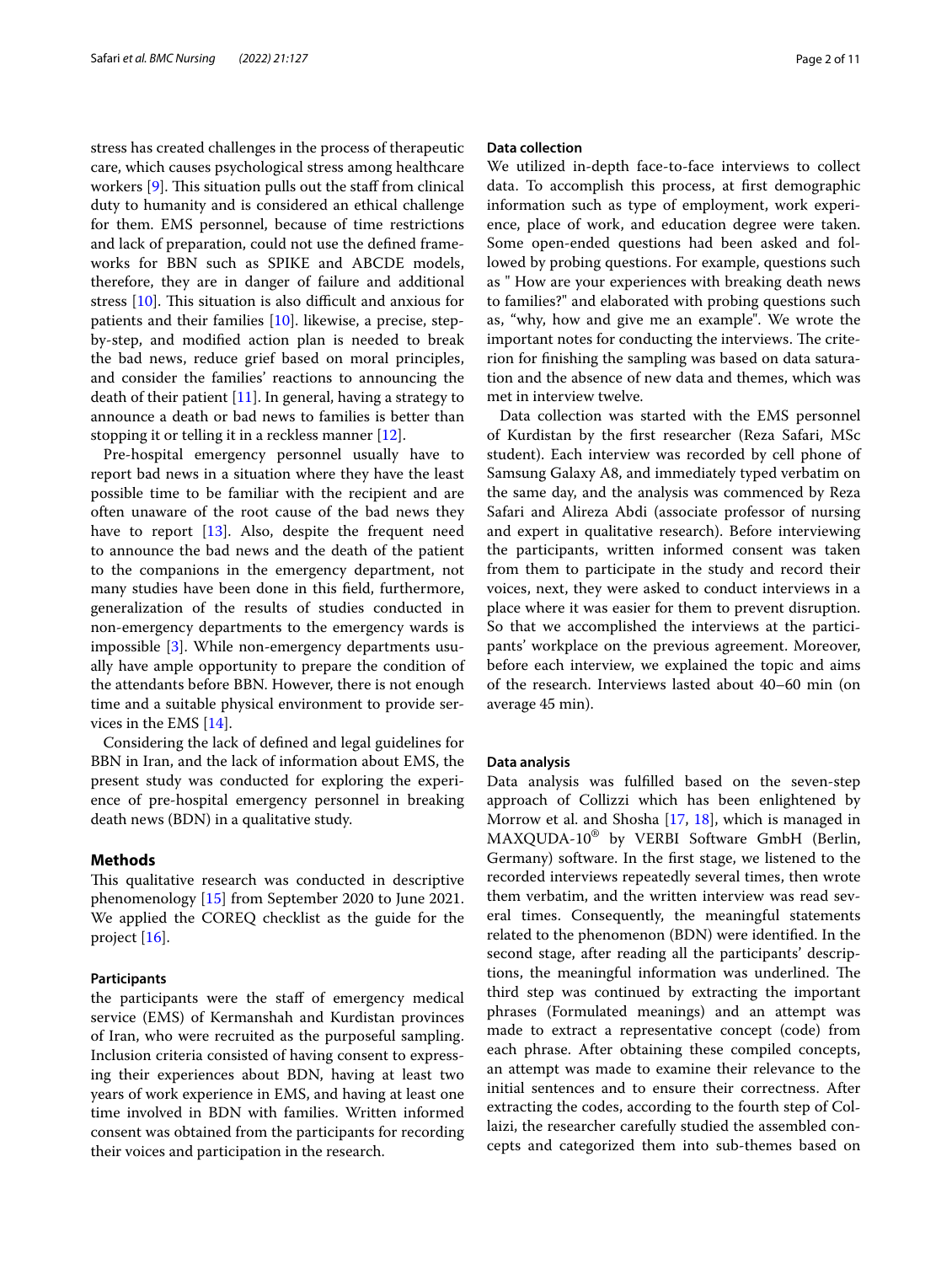their similarity. In the ffth step, the results were interconnected for a comprehensive description of the phenomenon and we created more general themes. In the sixth stage, a comprehensive description of the BDN was scrutinized as clearly and unambiguously as possible. The fnal step was to check the trustworthiness of the data.

#### **Trustworthiness**

Rigor was held on Lincoln and Guba's approach [[19](#page-10-1)], for credibility, we were involved in the data collection for six months, and variation in participants' characteristics in terms of age and work experience was maintained. Codes and themes were also provided to the participants (member check) and co-workers (peer check) and after addressing their comments, approved by them. For dependability, we elaborated the collecting process of data, analysis, and extracting themes, so they can be properly audited by external observers. In line with confrmability, the researcher tried to extract the codes and themes from the participants' descriptions and suspend his previous knowledge. For transferability, the phenomenon of BDN was summarized and the results of the study were provided to three EMS personnel who did not participate in the study and their experiences were commensurate with our results.

#### **Findings**

In this study, thirteen EMS personnel from Kermanshah and Kurdistan provinces participated, 12 (92%) were married and 8 (61.5%) had a bachelor's degree in emergency medicine. The mean  $(SD)$  of age was 34.38  $(2.53)$ years with a domain of 30–39 years, and work experience

#### <span id="page-2-0"></span>**Table 1** Demographic characteristics of the participants

was  $10.38$   $(2.56)$  years with a domain of  $6-15$  years (Table [1\)](#page-2-0).

From the qualitative content analysis, 680 codes, fve main themes, and ffteen sub-themes were extracted which are presented in Table [2](#page-2-1).

#### *Perceived stress*

The concept of perceived stress was one of the main themes in this study. Most participants were exposed to the stress of entourage violence, others had the stress of the patient's family health, and some employees also talked about not being accepted by their companions. In

<span id="page-2-1"></span>**Table 2** Themes and sub-themes extracted from the study

| <b>Main themes</b>                               | sub-themes                    |  |
|--------------------------------------------------|-------------------------------|--|
| 1 Perceived stress                               | 1) Violent stress             |  |
|                                                  | 2) Family health stress       |  |
|                                                  | 3) non-acceptance stress      |  |
| 2. Challenging factors of breaking<br>death news | 1) Individual characteristics |  |
|                                                  | 2) accident site              |  |
|                                                  | 3) Type of death              |  |
|                                                  | 4) Postpone BDN to hospital   |  |
| 3. Unnecessary actions                           | 1) futile works               |  |
|                                                  | 2) slow code                  |  |
| 4. Death breaking precautions                    | 1) Ensure scene safety        |  |
|                                                  | 2) Assessing the conditions   |  |
|                                                  | 3) Scene-management problems  |  |
| 4.BDN requirements                               | 1) public education           |  |
|                                                  | 2) Staff training             |  |
|                                                  | 3) Death breaking experience  |  |

| <b>Medical urgency staff</b> | <b>Marital status</b> | Age | <b>Education qualification</b>                                         | work<br>experience in<br>EMS (years) |
|------------------------------|-----------------------|-----|------------------------------------------------------------------------|--------------------------------------|
| P <sub>1</sub>               | Married               | 34  | Bachelor of Medical Emergency                                          | 10                                   |
| P <sub>2</sub>               | Married               | 33  | Bachelor of Medical Emergency                                          | 10                                   |
| P <sub>3</sub>               | Married               | 36  | Bachelor of Medical Emergency                                          | 10                                   |
| <b>P4</b>                    | Married               | 37  | Associate's Degree of Medical Emergency                                | 11                                   |
| P <sub>5</sub>               | Single                | 30  | Bachelor of Medical Emergency                                          | 6                                    |
| P6                           | Married               | 38  | Bachelor of Anesthesia                                                 | 15                                   |
| P7                           | Married               | 33  | Bachelor of Medical Emergency                                          | 8                                    |
| P <sub>8</sub>               | Married               | 39  | Associate's Degree of Medical Emergency                                | 15                                   |
| P <sub>9</sub>               | Married               | 33  | Bachelor of Medical Emergency                                          | 8                                    |
| P <sub>10</sub>              | Married               | 34  | Master of Emergency Nursing                                            | 9                                    |
| P <sub>11</sub>              | Married               | 35  | Master of Medical Education Technology (with Bach-<br>elor of nursing) | 12                                   |
| P <sub>12</sub>              | Married               | 33  | Bachelor of Medical Emergency                                          | 10                                   |
| P <sub>13</sub>              | Married               | 32  | Bachelor of Medical Emergency                                          | 11                                   |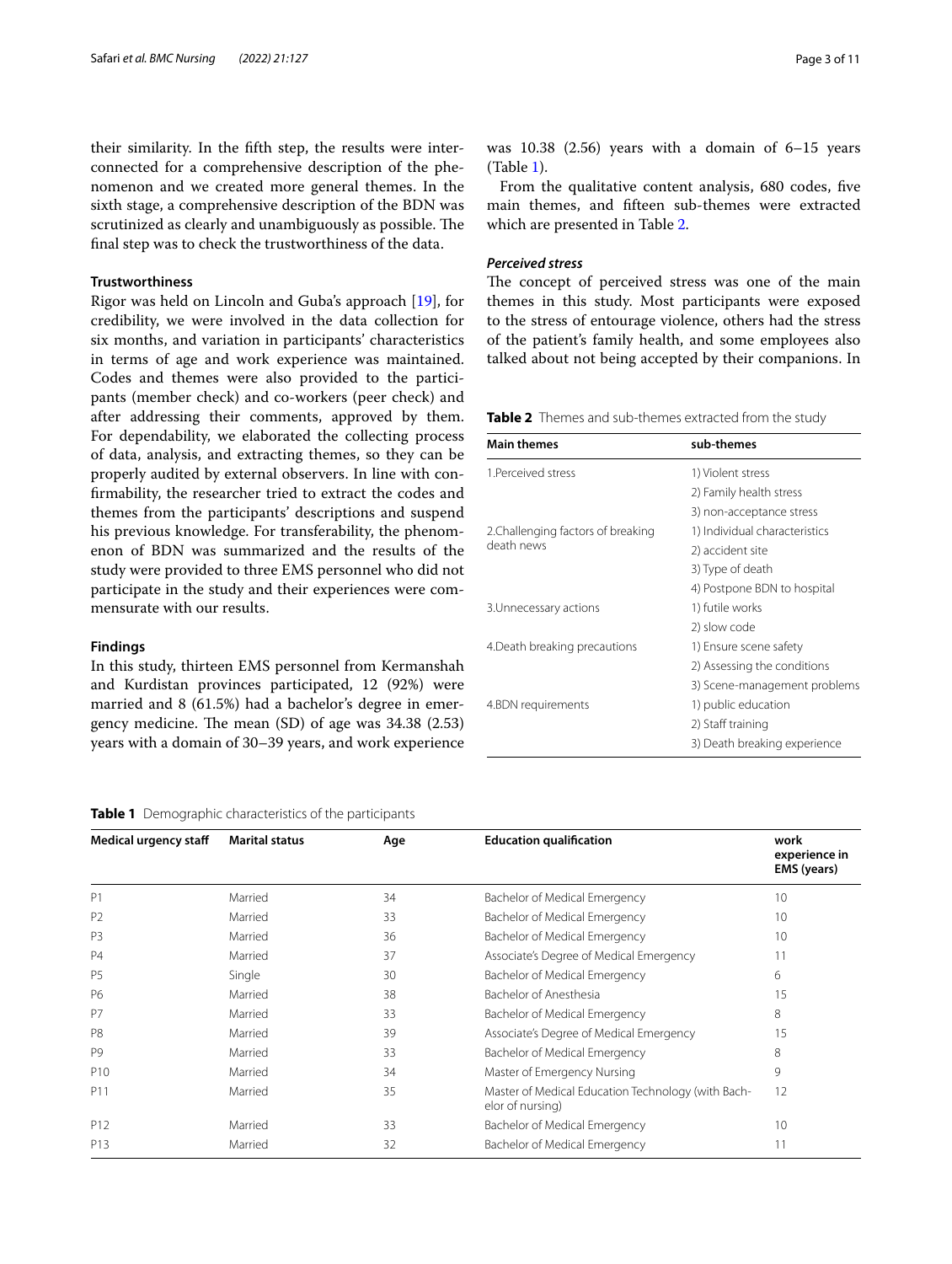this regard, three sub-concepts 1) violence stress, 2) family health stress, and 3) denial stress, were obtained.

### *Violence stress*

Violent stress was extracted based on the views of all the participants. Fear and stress of violence from the deceased's companion and family made pre-hospital emergency staff always at risk of being beaten. Violence perpetrated by companions sometimes disrupted services for patients and left them unable to focus on treatment, and the staff was forced to delay treatment until police arrived.

participant 1, about confronting a stressful situation, stated:

"The only way I could think of it (breaking death *news) was to postpone the death notice when we arrived at the hospital to announce the doctor and inevitably started CPR,… because I knew that in the hospital environment, despite the security forces and other medical staf, there was no danger of violence to me".*

This violence sometimes caused damage to ambulances and other equipment, and the stress of further violence caused the death declaration of the deceased to be postponed until the police arrived in the area. Some participants complained that police and other staff who should be immediately present at the scene did not have the necessary cooperation with them and would come too late.

*"In missions where there is a suspicious death, such as suicide or altercation, before doing anything, the police must be present to make the scene safe for us in every way, and we must not be afraid of harming ourselves or our ambulance. ". (Participant No. 7).*

#### *Family health stress*

Some of the participants had indicated increasing in anxiety and stress of family members after BND. EMS personnel would be unable to make a good death notice if they were likely at risk to the family's health after hearing the death news at the scene, and some of them could not prevent the family's health from being compromised. So, the BDN was postponed to another location.

Participant 1 stated:

*"In one case…, we were transferring a middle-aged man who was hit in the head and sufered a cardiac arrest on the road. After a few minutes of CPR, I told his two sons that the patient did not have a pulse, he died. But the sudden refection of the news was that one of his sons hit his head in the ambulance cabin."*

In cases where there were one or two family members, and it needed a long time for other family members to arrive, the participants preferred to transport the deceased to a hospital or morgue so that those individuals would not sufer more from this psychological damage.

*"I did not want that family to cry and mourn when they saw their father's body until the morning, that is, I was personally concerned about the health of the rest of the family."(Participant No. 9).*

#### *Denial stress*

Participants believed that factors such as "loss of the mainstay" and lack of families' confdence in the expertise of pre-hospital staf, had worsened the acceptance of death.

participant 2 stated:

"The acceptance of death by the family goes back *to their understanding of death, which means how much they accepted it because some of the family refuses to accept that they lost their loved one…At that moment, the behavior of families is not normal at all, especially those who have lost the main vertebrae (means parents) of the family."*

Some families expect to hear good news or even miracles, which caused technicians to fail to break death. Participant 8 stated:

*"Normally, we should measure the acceptance of the family to hear the news of death because some of them expect you to resurrect their loved one and this is why they do not accept death or deny it."*

Some participants believed that inappropriate family behavior following the BDN of sudden death was a natural process and the family should be given the right to do it.

#### **Challenge factors of breaking death news**

This concept was another major theme in this study. According to the interviewees, the staff responsible for announcing the death had experienced many behavioral and stressful challenges. In this regard, four sub-theme were obtained: 1) individual characteristics, 2) accident site, 3) type of death, and 4) Postpone BDN to hospital.

#### *Individual characteristics*

Most participants believed that the BDN was diferent in pre-hospital conditions and that was not difficult to declare it in people with characteristics such as a history of chronic disease, addiction, and old age, but it was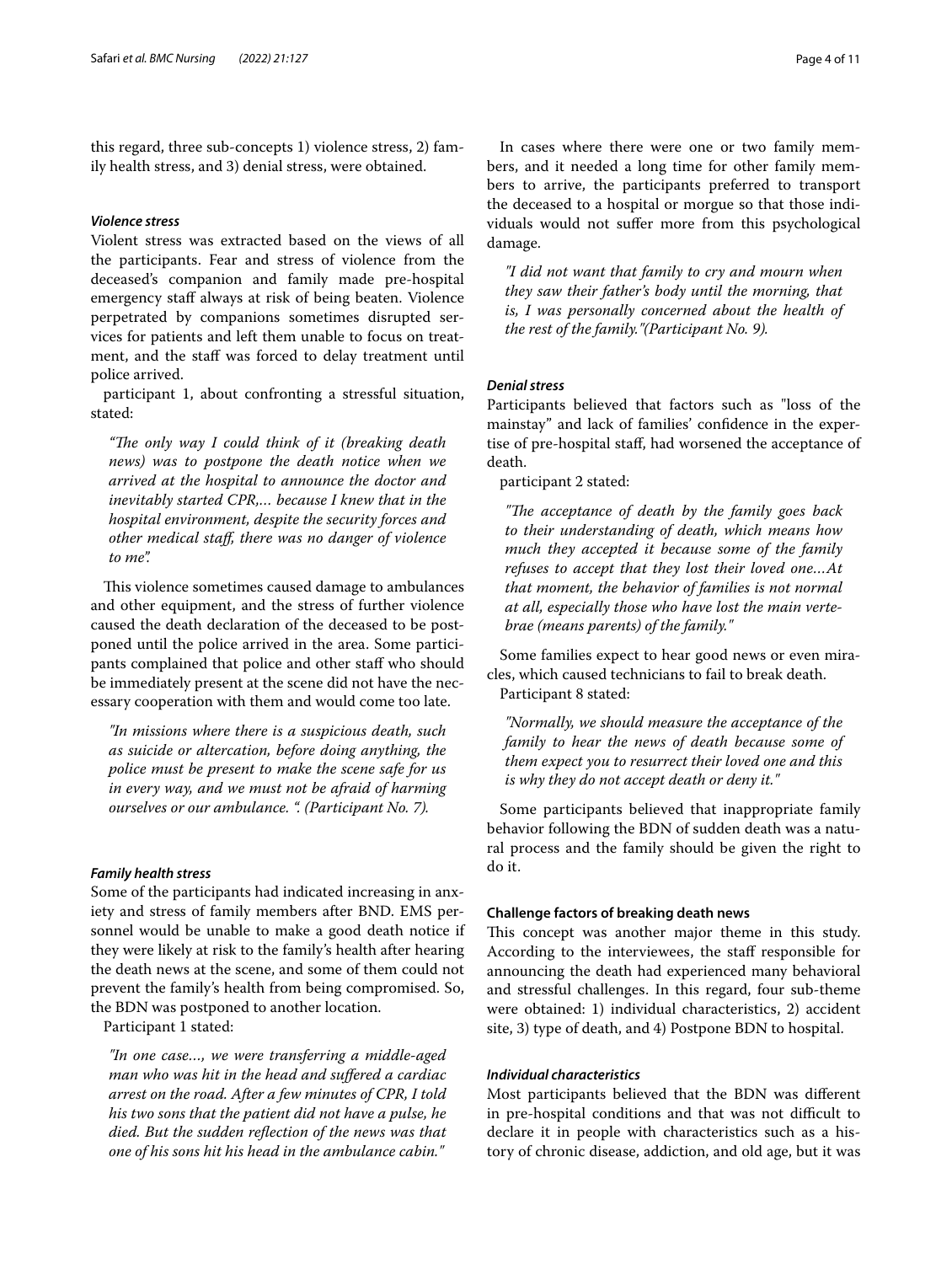much harder against people who were in good health or a person whose family did not expect to die.

Participant 1 announced:

*"In children, young people, and mothers with young children, we have a lot of stress and anxiety at the time of their death announcement, and we often fail".*

*"We had a mission to be on the side of an elderly person who had been at bed for several years and was a slag for himself and his family, I had no concerns about announcing the death" (Participant No. 13).*

Some personnel commented that because of diferences in the behavior of the families, they see diferent reactions from them, and it is not possible to say at the point which reaction is specifc to which type of death. Participant 13 stated:

*"One mission that was very surprising to me was that a newborn had died and we would have presented at the scene. We arrived, her mother was present above her head, but she wasn't too upset and said I breastfed her, which jumped into her throat and choked... Later, we heard from the police we were in contact with, that the mother has strangled (the neonate) herself because of postpartum depression and caused her death."*

#### *Accident site*

Participants stated that the place where the person died is another important challenge in announcing the death of the companions. They believed that informing their companions of the death at road sites was more difficult for them than urban operations due to a large number of companions present at the scene. Some of them also stated that the presence of non-specialist forces in the dispatch unit, who may have made incorrect decisions about how to deliver the operational unit to the desired location, caused delays in reaching the location and increased the workload of pre-hospital emergency personnel.

Participant 6 articulated:

*"Sometimes in the car accident missions we go to, we see that the family of the deceased is present at the scene, and one of the most challenging types of missions in this condition is that you want to announce the death of a loved one, and when you see that the companions are very restless, it is very difcult to announce their death. Because most of the time there are other injured people on the scene and there is a lot of pressure on the staf to announce the death*  *of someone."*

#### *Type of death*

Participants declared that how the person died was an important challenge in displaying death to the companions. In other words, the deaths of the participants were divided into two categories of sudden deaths and predictable deaths, each of which had its diferent challenge for the personnel and stated that those who had sudden death were usually people who had sudden death due to accidents, trauma or unexpected events, and their families were not expecting their deaths, whose death announce led to problems such as shock and denial. However, the deaths of people who were not in good health or were older were not accompanied by many challenges and the BDN was easier.

Participant 13 said:

*"We had another mission recently. We went and there was an old man who had died of old age. When we examined him, it was clear that (it passed) a few hours after his death and even irreversible, and there was no or much less stress and anxiety about announcing death".*

Participant 3 displayed a difficult case for breaking death news:

*"On a mission near our base, a child with a construction hoist fell on his body and we immediately transported him to the ambulance, but when I checked his vital signs, he had nothing and died."*

#### *Postpone BDN to hospital*

Some participants believed that in missions where the scene of the accident was turbulent and unstable, breaking news in another quieter place was more acceptable for families. Some participants also believed that BDN to family members in an environment other than the scene of the accident (such as the hospital) could be tolerable because of the satisfaction of all the actions taken. They declared that because they consider the hospital to be the end of the line, or that in addition to the presence of law enforcement forces to ensure the safety of personnel, it can also hand over responsibility for transferring this news to the medical or nursing staf.

Participant 3 stated:

*"My suggestion is that in some cases where there is a fear of injury or beating, we can transfer the deceased to the hospital because of the protection force and the fear of self-harm and ambulance is much less, secondly because there are other doctors and nurses there, it is easier to announce death."*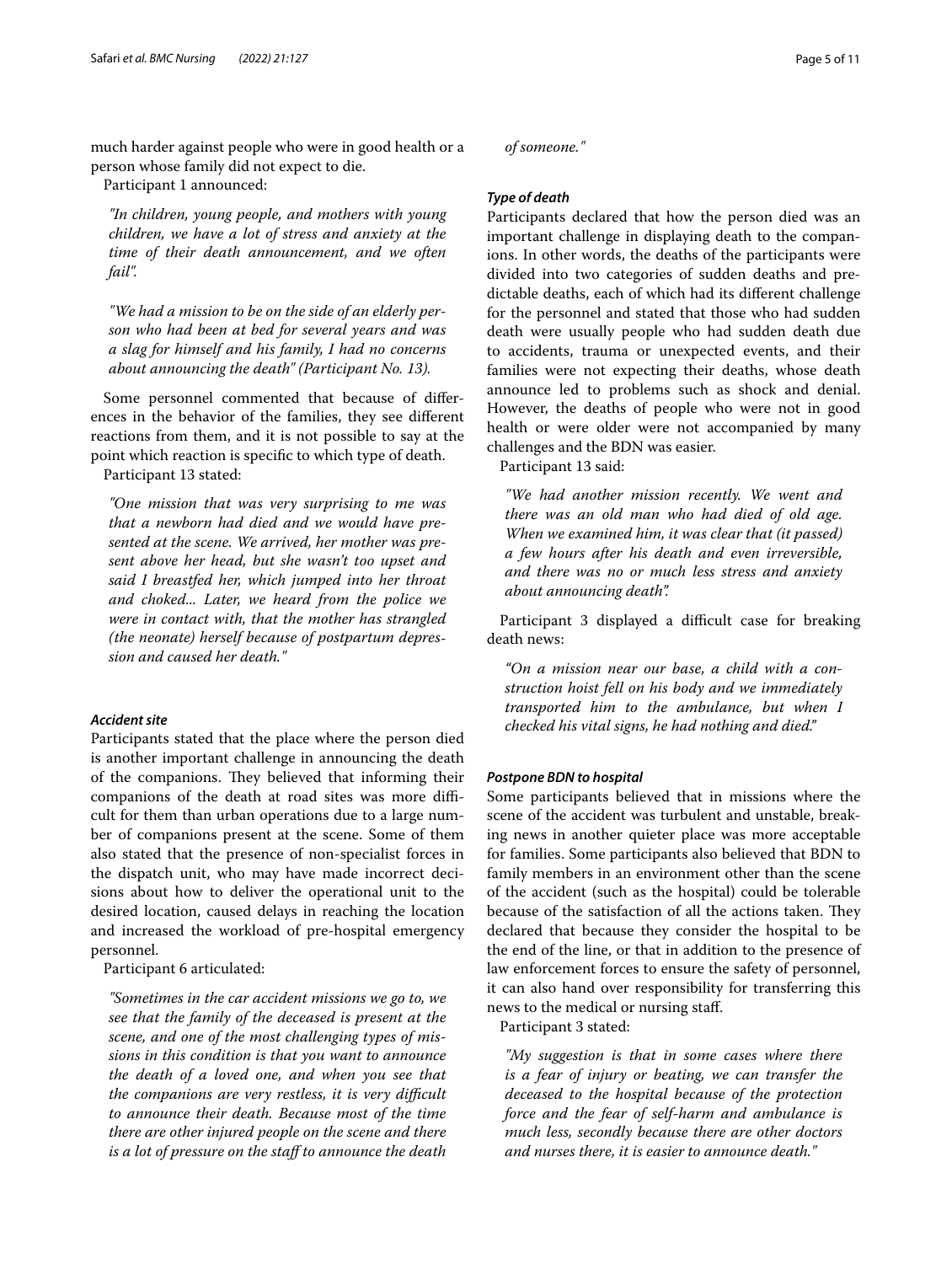*"If the environment is violent and I and my equipment are (likely) damaged, rest assured, I will never announce the death and, based on my own experience, I will transfer the dead (patient) to the hospital to protect myself and my colleague and delegate the dying declaration to the hospital staf." (Participant No.4).*

#### **Unnecessary actions**

Unnecessary actions were another major theme in this study. The findings confirmed that the participants did not consider unnecessary actions as part of their responsibilities and duties. But companions often force them to take unnecessary actions because at that moment they are the only rescuer available to the family. In this regard, two sub-themes (1) futile works and 2) slow code, were obtained.

#### *Futile works*

Participants found it is inefective to treat a person long after death. In some cases, participants complained of inappropriate interference, arguing that forcing staff to do some actions that waste the staf's time, and another client might need a pre-hospital emergency team at the same time.

*"In the scene, some families were very aggressive and restless, and we had to (unnecessarily) take that dead person to the hospital," (participant No. 6).*

Participant 12 also noted over a mission with a dead person:

*"We pretended to examine the heart-lung audition, and while we knew it was of no use."*

*"Sometimes we see families forcing us to do things that are not our job at all. Unreasonable interventions or unrealistic expectations increase the burnout of us and other co-workers."(participant No.9).*

Due to the deceased condition, sometimes it was necessary to tell expedient lies, as a futile action, to the patient's companions to protect against family tension.

*"for fear of being beaten, I had to tell them that your father was not dead and still had a pulse." (participant No. 1).*

However, some participants did not agree with telling an expedient lie about the deceased's condition, believing that lying to the family about the client's condition would have worse consequences.

#### *Slow code*

According to the participants, the slow code performed by the personnel is another unnecessary measure in this regard.

Participant number 6 stated:

*"At the insistence of the family, we did nearly half an hour of CPR while we knew that person had died and nothing could be done for him."*

Some EMS personnel remarked that they were forced by companions to perform a show resuscitation to convince the family that they had done their best to revive the dead person.

participant 3 stated:

*"Trying to communicate well with that person (the companion), like, let's help (me to do some works), he understands that you're doing everything you can to bring that loved one to life, and then if you fnd out he's not coming back, do some kind of show resuscitation to get him to the hospital."*

#### **Death breaking precautions**

This concept was another main subject in this study. It conveys that special measures and precautions that vary in diferent circumstances, should be considered for BDN. Paying attention to these issues reduces the rate of violence against personnel and better acceptance of this by deceased companions. In this regard, 3 sub-themes 1) ensuring the safety of the scene, 2) assessing the conditions, and 3) Scene-management problems, were obtained.

#### *Ensuring scene safety*

Participants stated that ensuring the safety of the scene is the principle that should be taken into consideration before entering the missions and even during treatment. This led them to accomplish BDN with greater safety and caution. Some personnel need minimum stress to comply with safety principles when breaking death news.

participant 5 stated:

"The safety of the scene is very important for us *because we need to assess what scenes the family is prepared to hear about the death and what scenes do not meet the conditions for accepting death."*

#### Also, participant 13 noted:

*"I will defnitely consider the principles that examine the safety of the scene, which includes the safety of the personnel themselves, the safety of the scene, the overall investigation and the investigation of the*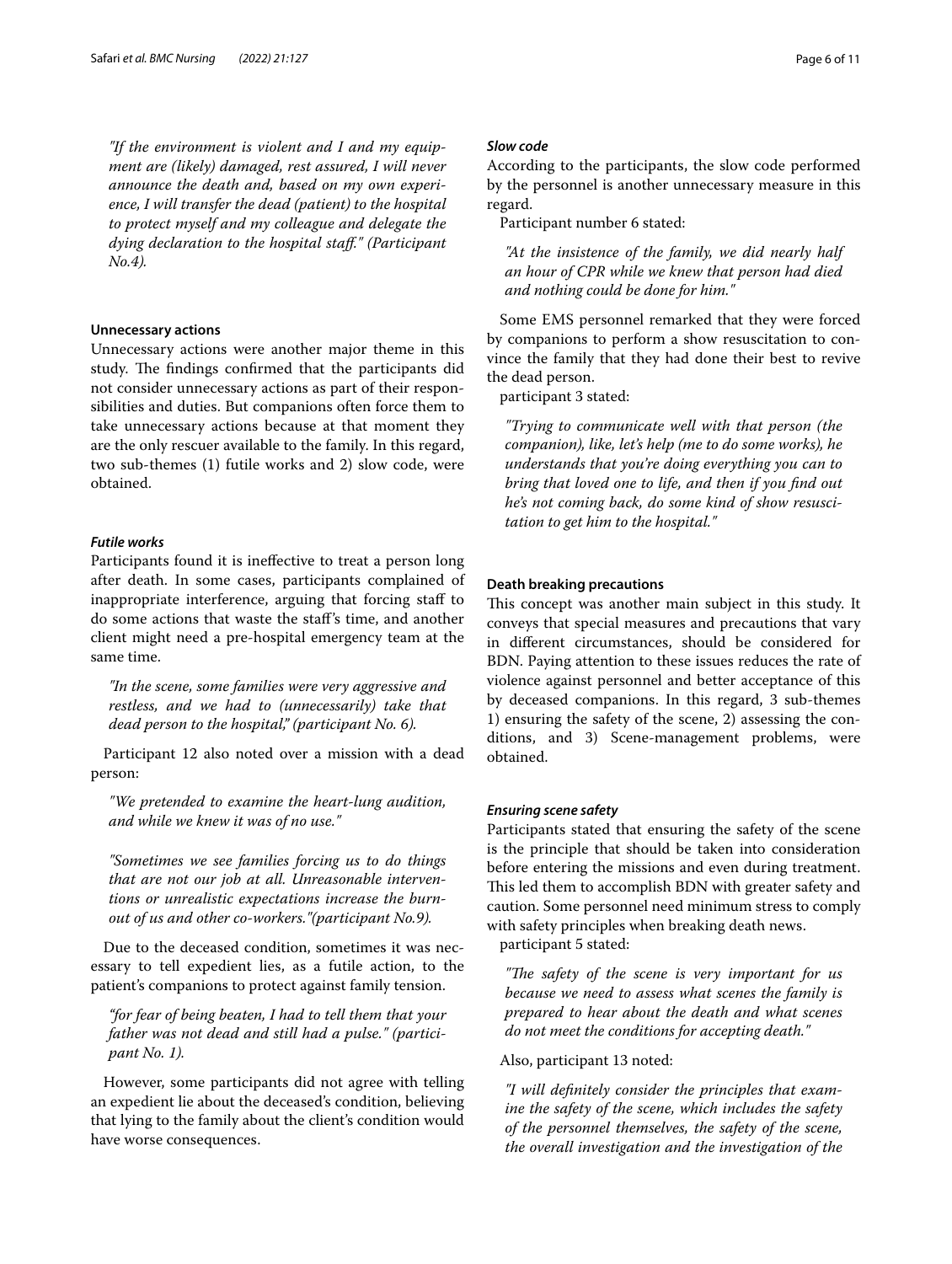*conditions, then I decide to declare or not the death of the patient."*

#### *Assessing the conditions*

Participants considered the family circumstances as a general perception of the reaction and behavior of family members before and after the BDN. Evaluation of deceased family conditions is a dynamic and continuous action and can be effective on death declaration. They believed that by speaking with those people and communicating properly, it is possible to understand their reaction after hearing the news of death. They also stated that in the missions that informed the death at the scene, expressing sentences such as,

*"We will do everything we can, you pray for your loved one" (Participant No. 7), will help them in BDN to the deceased family.*

Regarding the assessment of the family's conditions before the announcement of the death participant 1 stated:

*"By assessing the circumstances of the family how they reacted and to what extent they coped with their loved one's death, whether they were a quiet and calm family or not, I would have decided to declare death..., and before saying it, we need to have a full view of the circumstances of that family to see how far they accept death and come to terms with it that if that's the case, we'll gently prepare their minds to hear the news of death."*

#### *Scene‑management problems*

Communication problems and barriers caused by the family and companions of the deceased person had caused the pre-hospital emergency workers to be unable to be successful in announcing the death and managing the scene. Some colleagues were unable to articulate properly with the deceased family due to lack of experience, which was later left in their minds as an unpleasant experience, and believed that scene management power can be achieved after experiencing several death notices. Participant 6 concerning a road accident mission involving two deaths and four injured people, after insisting that the deceased be transferred and failing to declare their deaths, stated:

*"I couldn't manage the scene well and I didn't dare to announce the deaths of those two people to the entourage, and now, 12 years after that incident, I still have it in my mind and every time that scene happens to me, I feel a kind of fear that how I can manage the scene well."*

In this regard, participant 5 stated,

"The early days (the initial time of employment) *when I was going to manage the die patients, maybe because of the lack of experience, I had said sudden declaration that made the family restless and did unreasonable things."*

#### **BDN requirements**

The concept of BDN requirements was another main subject in this study. Participants believed that it is not easy for anyone to announce a death, especially when people in the community have not been taught any training about understanding death and controlling emotions and behavior after hearing it. In this regard, three subthemes 1) public education, 2) staff training, and 3) BDN experience, were obtained.

#### *Public education*

Most EMS personnel stated that to better manage the BDN, education through schools and mass media should be planned, through which they should improve people's view of pre-hospital emergency tasks. Some believed that social culture in cooperation with the pre-hospital emergency unit was one of the requirements for managing BDN.

Participant 10 on the importance of education and the positive efects on the general public stated:

*"To increase the knowledge and awareness of society, education speaks frst because when people in a society are aware of the ability and function of emergency 115 (the phone of EMS in Iran), it is much better to announce death to them and they will accept it in a way because they are familiar with the process of death, but unfortunately this is not taught in our country at all. or there's very little training."*

Regarding the challenges in the feld of public education, participating 9 indicated:

*"We have no training that increases the public's understanding of the pre-hospital emergency system, and this lack of awareness itself has a lot of consequences, which is the main burden of the 115 (EMS) personnel, so please, our authorities are expressing ways to increase the understanding of the community either through the media or through other training."*

#### *Staf training*

Participants remarked that staff training should be regarded to manage death declarations. Some believed that death notifcation should be developed in academic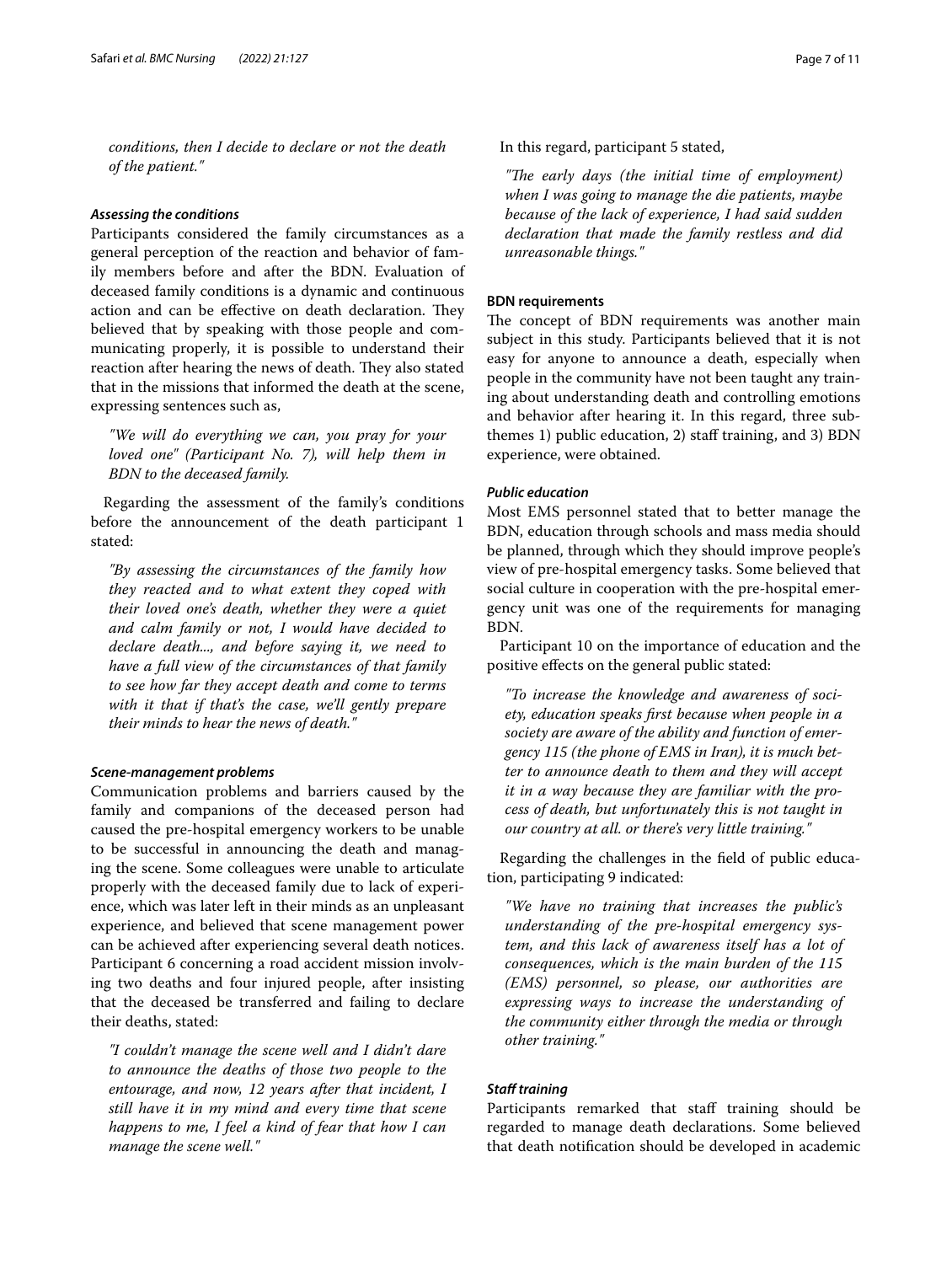courses by compiling the headlines of death announcements and continuous education into the curriculum of EMS for increasing their skills.

Participant 9 stated:

"There is no workshop for us at all to show us the way *and how to talk to the deceased family and somehow complement the teachings of the student course."*

Others also believed that creating retraining courses as well as holding workshops related to death notices could be very helpful. Some participants also believed that they had been traumatized after missions with several deaths, which suggested referring to a psychologist after completing their mission. In this regard, participant 2 stated:

*"Unfortunately, the retraining in Iran is very simple, especially for pre-hospital emergency colleagues and due to the lack of psychology classes for personnel and adequate training, I think the personnel must refer to a psychologist to be mentally prepared to act successfully in the announcement of death."*

#### *Death breaking experience*

Almost all EMS personnel believed in the role of clinical experience in the feld of death declaration and stated that personnel who are experienced in this feld can better declare death to families and this experience was achieved by engaging with many missions that lead to death notices. In this regard, participant 5 stated:

"The death notice requires someone who has the nec*essary work experience who can announce death to the family very well."*

If EMS personnel were responsible for BDN to the family, they used tricks such as introduction and morale to the family. One participant explained how to deliver the news of the death:

*"My goal was to start telling them that their father (as the patient) had passed away and even explained to them that when we do CPR, it means that the person has no pulse and breathing, and we're trying to revive him" (participant No. 10).*

#### **Discussion**

#### **Perceived stress**

This study was conducted to explore the experience of pre-hospital EMS personnel about the breaking of the patient's death to the families. The first theme extracted is "perceived stress", which emphasizes the possible harm caused by dealing with stressful environmental experiences that are inficted on personnel. Studies show that most medical staff experience verbal and physical violence from patients' companions [\[20\]](#page-10-2). Also, verbal abuse and threat were the most common among nurses, and physical, sexual, and racial violence had the lowest statistics [[21](#page-10-3)]. In 2018, Emam et al. stated that verbal violence was the most common type of violence against nurses and that patients' companions were the most common source of violence [[22\]](#page-10-4). Breaking bad news is considered one of the main reasons for violence against health care workers, mostly against emergency departments personnel, with disastrous consequences for staf (frustration and burn-out), patients, and organizations [[23–](#page-10-5)[25\]](#page-10-6).

Another issue that caused stress in the staf was the risk to the health of families after receiving the death news. In a study, patient death was the most concern and stress of the family [[26\]](#page-10-7). Other studies also believed that some physicians, due to concern for family health, and potential medical issues, preferred that relatives not be present during CPR and introduced this action as a strategy to reduce family health stress [\[27](#page-10-8)[–29\]](#page-10-9). However, this action may be efective in BBN for the family with dead children [\[30](#page-10-10)]. Regarding the possibility of non-acceptance stress and the possible reaction of the entourage, Taylor et al. 2007 believed that relatives' reactions to bad news could not be predicted. They can express reactions such as anger, tears, denial, verbal abuse, threatening behavior, and silence  $[31]$  $[31]$ . The Royal College of Pediatrics in London has also stated that personnel should be careful of a range of reactions after hearing distressing news from their families and that they may not accept the death of their loved ones [\[32](#page-10-12)].

## **Challenge factors of breaking death news**

The concept of challenge factors affecting the BDN was another major issue in this study. The individual characteristics of the deceased person were more challenging for employees to give BDN to their companions, including the death of a pregnant mother or a child than the deaths of other people. Dartey et al. 2019 also, in a qualitative study expressed acceptance of maternal death as a major challenge and problem [[33\]](#page-10-13). Almeida et al. also revealed that the death of a newborn baby within hours or days after birth may seem catastrophic because during pregnancy, expectations, and dreams of having a son/daughter are imprinted in the minds of families [[34\]](#page-10-14). Clark et al. noted that prolonged death allows news recipients to gradually realize that their loved one's death is happening as doctors and nurses prepare them through successive news stories [[35](#page-10-15)]. In the viewpoint of Mainds et al., while in-hospital and out-hospital CPRs are clinically the same, both have diferent challenges. Out-hospital is very unpredictable with factors beyond the control of paramedic staff. The incident location, the number of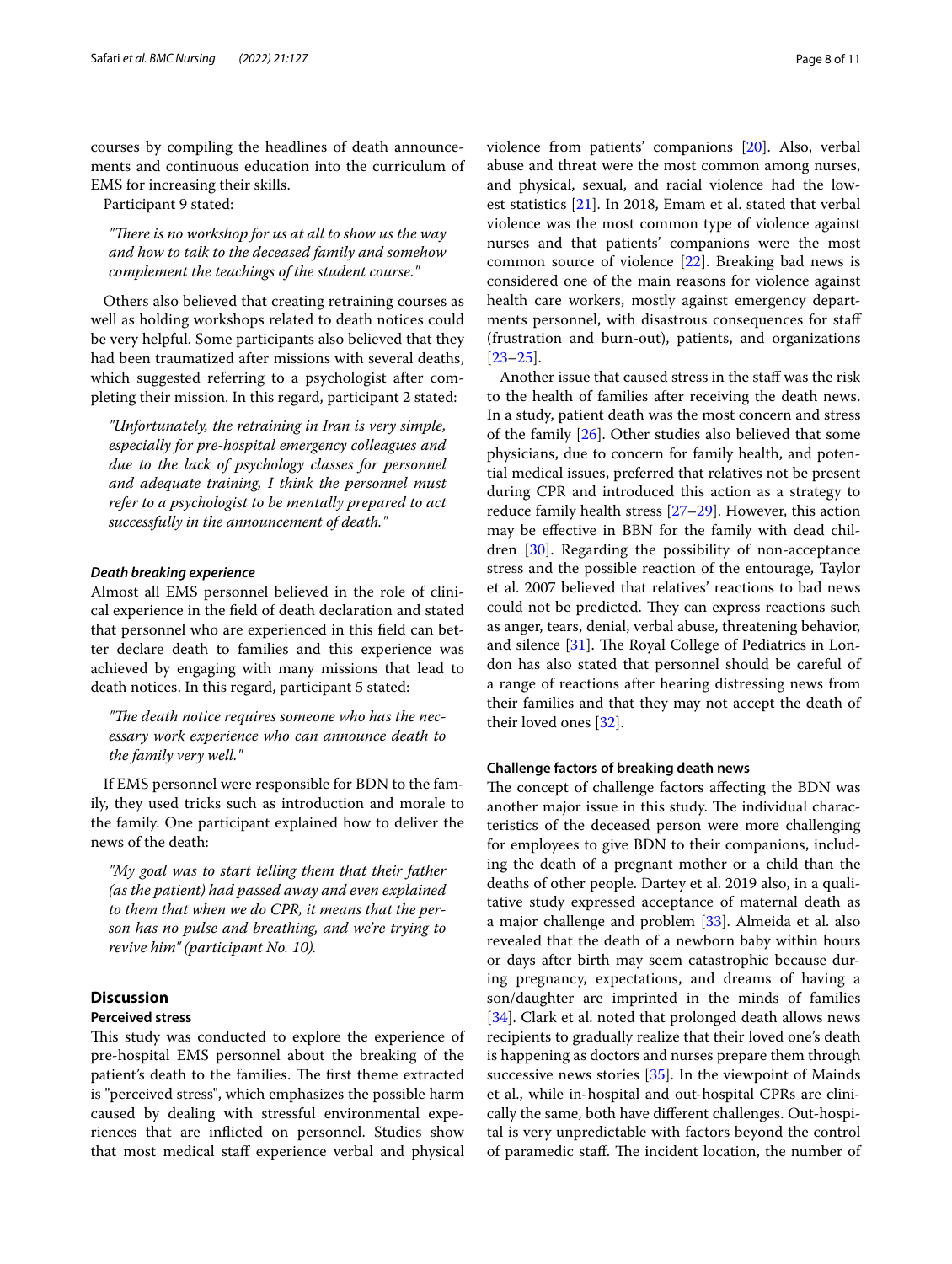people present at the scene, the age of the family, and the patient's condition  $[36]$  $[36]$  are some of these factors. The place of death is considered one of the most important aspects of end-of-life care. Ordinary people, health care policymakers, and providers place diferent importance on the place of death [\[37\]](#page-10-17).

#### **Unnecessary actions**

The third main theme in this study was unnecessary actions. Unnecessary measures are likely to increase personnel burnout and impose additional costs on the treatment system. In this regard, Hakkler et.al. stated that there is no need for futile CPR to be ofered to patients or at the request of families because an action is useless and does not have any desirable physiological effect [\[38](#page-10-18)]. In addition to burnout, unnecessary measures can result in additional costs. In this regard, Sok et al. (2020) stated that continuing treatment of people whose treatment is useless may take the opportunity to use other patients for hospitalization, resulting in unnecessary waste of medical resources, inefficient distribution of resources, and imposing double costs on the treatment system [\[39](#page-10-19)]. However, family's choice of CPR should be respected "unless it's useless. And physicians should not provide services that are deemed unnecessary or useless [\[40](#page-10-20)]. The conditions of prehospital care are different, while unnecessary actions are an ethical challenge, identifying the futility of work is difficult in this area, however, these works signal to the families and companions that everything possible has been accomplished for the dead person, which facilitate the grief process [[41\]](#page-10-21).

#### **Death breaking precautions**

The concept of death-breaking precautions was another main subject in this study. It represents special measures and precautions that vary in diferent circumstances. Paying attention to these issues reduces the rate of violence against personnel and better acceptance of this by the deceased's companions. In the 2020 heart protocol, ensuring scene safety is considered essential as the first step for CPR  $[42]$  $[42]$ . The resuscitation guidelines have always emphasized that staff safety and that resuscitation team members are the number one priority when trying to resuscitate  $[43]$  $[43]$ . The most important point is for nurses to ensure their safety and follow appropriate advice and guidance for personal protection equipment and local protocols [[44\]](#page-10-24).

Scene- management was another topic of interest to the participants. In this regard, Rosenzweig et al. 2012 stated that communication skills help the nurse to examine the patient and family's perception of illness or current events [[45\]](#page-10-25). Fallowfeld et al. 2003 stated that inadequate, confusing, or careless contact would lead to dissatisfaction among everyone involved. When bad news is given to individuals, the experience of receiving unpleasant news remains long after the initial encounter with the recipient  $[46]$  $[46]$  $[46]$ . Awareness of how the patient's family is treated and the type of behavior of the personnel with the patient's companions before the patient's death can be efective in accepting unpleasant news [[47](#page-10-27)].

#### **BDN requirements**

The concept of BDN requirements was another major subject in this study. The findings of this study show that experienced personnel and those who have faced several deaths are better at informing families about death. Public education and staf training, promote the culture of acceptance of unpleasant events by the people. It helps healthcare workers to announce BDN correctly. In Jones et al.'s 2008 study, the public has unrealistic expectations regarding CPR, citing this phenomenon as a result of incorrect expression of CPR results on TV and other sources of information. They recommended the use of TV as a source of information about cardiopulmonary resuscitation, personalized medical education, and the use of public programs on resuscitation for general education to improve CPR viewpoint [[48\]](#page-10-28). Cook et al. (2002) also believed that announcing bad news to the bereaved family required special skills on the part of the staf. Unfortunately, there is little guidance or training on the approach to this very sensitive issue  $[49]$  $[49]$ . In our opinion, long-term planning and proper use of multimedia, radio, and television resources can be proftable in resolving this issue.

Another issue that participants viewed as a challenge was experienced in how to convey news of death to patients' companions. Wandkift et al. 2007 also stated that a fully trained staff in this field would be in a better position to handle the transfer of bad news [[50\]](#page-10-30). Brown et al. also stated that there is evidence that inexperienced physicians are more afected by stress in disseminating bad news than experienced people  $[51]$  $[51]$  $[51]$ . The results of these studies are in line with the results of our study. Regarding the explanation of this case, it is notable that the medical staff is satisfied with their experience and not with other training that they have been familiarized within the college [[52](#page-10-32)]. In addition to adding some university courses, designing simulation spaces to practice BDN can also be efective.

#### **Limitations**

One of the limitations of our study was the COVID-19 issue, which causes restrictions on traffic and the non-cooperation of participants. Pre-hospital EMS staf may be reluctant to participate in the study due to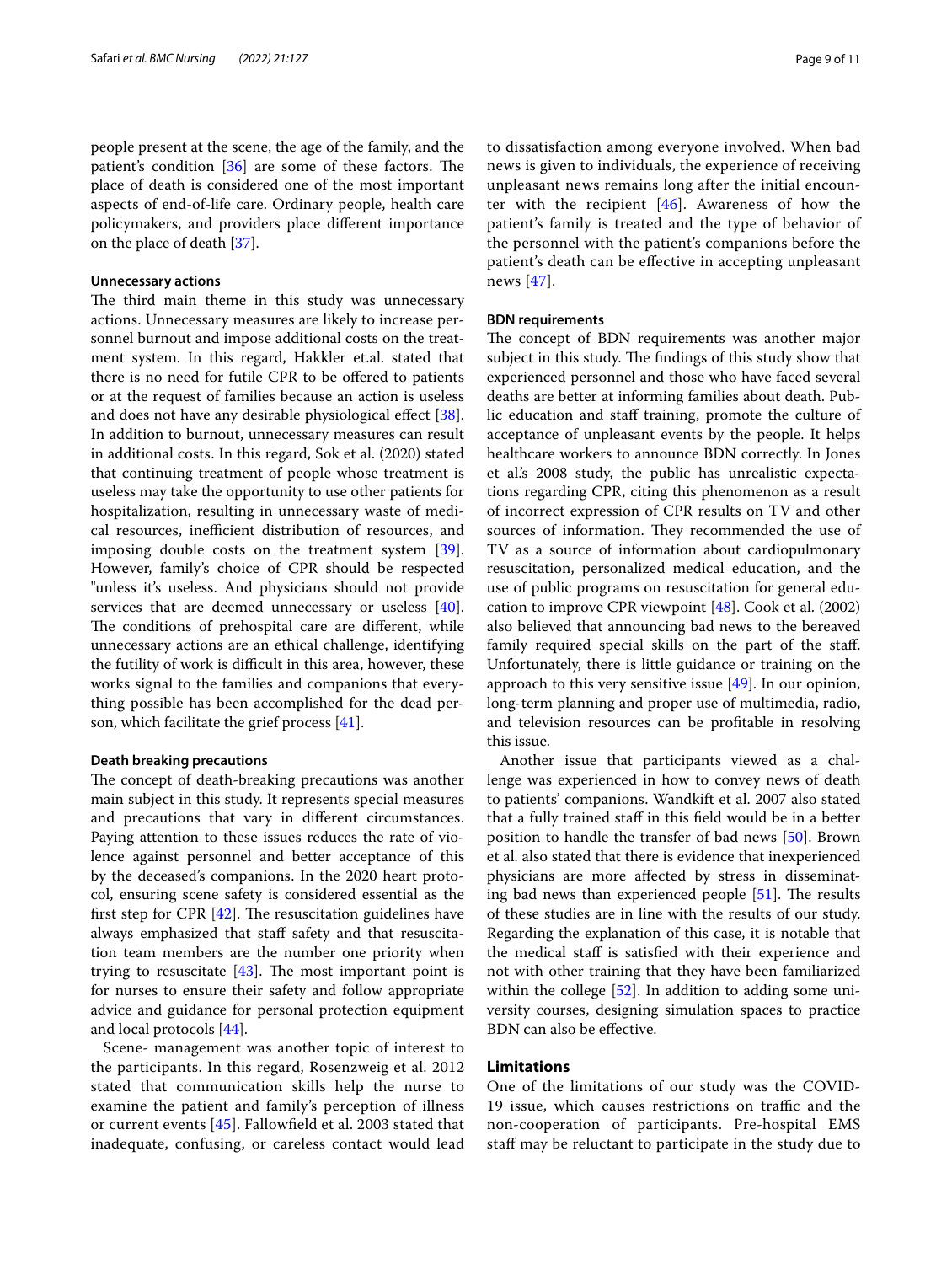impatience and intolerance of the interview process or the disclosure of their identity, or may not answer or answer some questions incorrectly. To ameliorate these problems, the researcher tried to make an acceptable connection and provide the necessary explanations to the research units, and they assured that the information would be completely confdential and that their answers would not be misused.

#### **Conclusion**

This study aimed to explore the experience of pre-hospital EMS personnel in declaring the patient's death to families. During this process, five main themes emerged. BDN is affected by the stress of violence, the stress of family health, the stress of denial. Also, components such as individual characteristics, accident location, and type of death affect the way death is declared. The staff performed futile care and slow CPR to avoid tension until the dead person was transferred to the hospital. Staff should also consider scene safety, conditions of the family, scene management for BDN. For optimal BDN by EMS personnel, public education, training the staff, and having a death declaration experience are required.

#### **Abbreviations**

BDN: Braking Death News; CPR: Cardiopulmonary Resuscitation; KUMS: Kermanshah University of Medical Sciences; SD: Standard Deviation; EMS: Emergency Medical Service.

#### **Supplementary Information**

The online version contains supplementary material available at [https://doi.](https://doi.org/10.1186/s12912-022-00899-x) [org/10.1186/s12912-022-00899-x.](https://doi.org/10.1186/s12912-022-00899-x)

**Additional fle 1.**

#### **Acknowledgements**

This study resulted from the MSc dissertation on emergency nursing care approved by Kermanshah University of medical sciences with approval code 990146 and research ethics committee no. IR.KUMS.REC.1399.146 we appreciate the cooperation of the EMS staff of Kermanshah and Kurdistan provinces and the officials of the nursing and midwifery school and research and technology deputy of KUMS.

#### **Authors' contributions**

RS and AA contributed to designing the study, RS collected the data, and analyzed by RS, AA, and MMK, the fnal report and article were written by RS, and AA, and the paper was read and approved by all the authors.

#### **Funding**

The study was funded by the Kermanshah University of Medical Sciences.

#### **Availability of data and materials**

The datasets generated and/or analyzed during the current study are not publicly available due they are written in Persian and entered into MAXQUDA software, but are available from the corresponding author on reasonable request.

#### **Declarations**

#### **Ethics approval and consent to participate**

The study was approved by the research ethics committee of Kermanshah University of medical sciences, and all methods were performed following the guidelines and regulations of the declaration of Helsinki. Written informed consent was taken from the participants before starting the interviews.

#### **Consent for publication**

Not applicable.

#### **Competing interests**

The authors declare there are no competing interests.

#### **Author details**

<sup>1</sup> Student Research Committee, Kermanshah University Of Medical Sciences, Kermanshah, Iran. <sup>2</sup> Lecturer of Nursing, Emergency and Critical Care Nursing Department, Nursing and Midwifery School, Kermanshah University of Medical Sciences, Kermanshah, Iran. <sup>3</sup> Associate Professor of Nursing, Emergency and Critical Care Nursing Department, Nursing and Midwifery School, Kermanshah University of Medical Sciences, Kermanshah, Iran.

#### Received: 11 February 2022 Accepted: 11 May 2022 Published online: 25 May 2022

#### **References**

- <span id="page-9-0"></span>1. Karimi Rahjerdi A, Nasiri B, Shamshiri AR. Study on Attitudes of Cancer Patients about Breaking Ways of Bad News. Bioethics Health Law J (BHL). 2017;1(2):49–54.
- <span id="page-9-1"></span>2. Back AL, Curtis JR. Communicating bad news. West J Med. 2002;176(3):177–80.
- <span id="page-9-2"></span>3. Labaf A, Jahanshir A, Amir Shahvaraninasab A. Difficulties in using Western guidelines for breaking bad news in the emergency department: the necessity of indigenizing guidelines for non-Western countries. Iran J Med Ethics History Med. 2014;7(1):4–11.
- <span id="page-9-3"></span>4. Baile WF, Buckman R, Lenzi R, Glober G, Beale EA, Kudelka AP. SPIKES—a six-step protocol for delivering bad news: application to the patient with cancer. Oncologist. 2000;5(4):302–11.
- <span id="page-9-4"></span>5. Kazemi A. Medical environment, patient, and bad news. Strides Develop Med Educ. 2008;4(2):133–9.
- <span id="page-9-5"></span>6. Buckman R. Breaking bad news: why is it still so difficult? Br Med J (Clin Res Ed). 1984;288(6430):1597.
- <span id="page-9-6"></span>7. Banihashemi K. Medical ethics and bad news delivery to patients. 2009.
- <span id="page-9-7"></span>8. Girgis A, Sanson-Fisher RW. Breaking bad news: consensus guidelines for medical practitioners. J Clin Oncol. 1995;13(9):2449–56.
- <span id="page-9-8"></span>9. Toivonen AK, Lindblom-Ylänne S, Louhiala P, Pyörälä E. Medical students' refections on emotions concerning breaking bad news. Patient Educ Couns. 2017;100(10):1903–9.
- <span id="page-9-9"></span>10. Campbell I. Paramedic delivery of bad news: a novel dilemma during the COVID-19 crisis. J Med Ethics. 2021;47(1):16–9.
- <span id="page-9-10"></span>11. Kirchner V, Tambouras V, Daire R. Announcing the death of a patient to the family. Soins Gerontologie. 2019;24(136):28–34.
- <span id="page-9-11"></span>12. Maynard DW. Delivering bad news in emergency care medicine. Acute Med Surg. 2017;4(1):3–11.
- <span id="page-9-12"></span>13. Park I, Gupta A, Mandani K, Haubner L, Peckler B. Breaking bad news education for emergency medicine residents: A novel training module using simulation with the SPIKES protocol. J Emerg Trauma Shock. 2010;3(4):385.
- <span id="page-9-13"></span>14. Levittown M. Breaking bad news in the emergency department: when seconds count. Adv Emerg Nurs J. 2004;26(1):35–43.
- <span id="page-9-14"></span>15. Mertens DM. Research and evaluation in education and psychology: Integrating diversity with quantitative, qualitative, and mixed methods. Thousand Oaks: United States, Sage Publications, Inc; 2019. p. 302–8.
- <span id="page-9-15"></span>16. Tong A, Sainsbury P, Craig J. Consolidated criteria for reporting qualitative research (COREQ): a 32-item checklist for interviews and focus groups. Int J Qual Health Care. 2007;19(6):349–57.
- <span id="page-9-16"></span>17. Morrow R, Rodriguez A, King N. Colaizzi's descriptive phenomenological method. The psychologist. 2015;28(8):643–4.